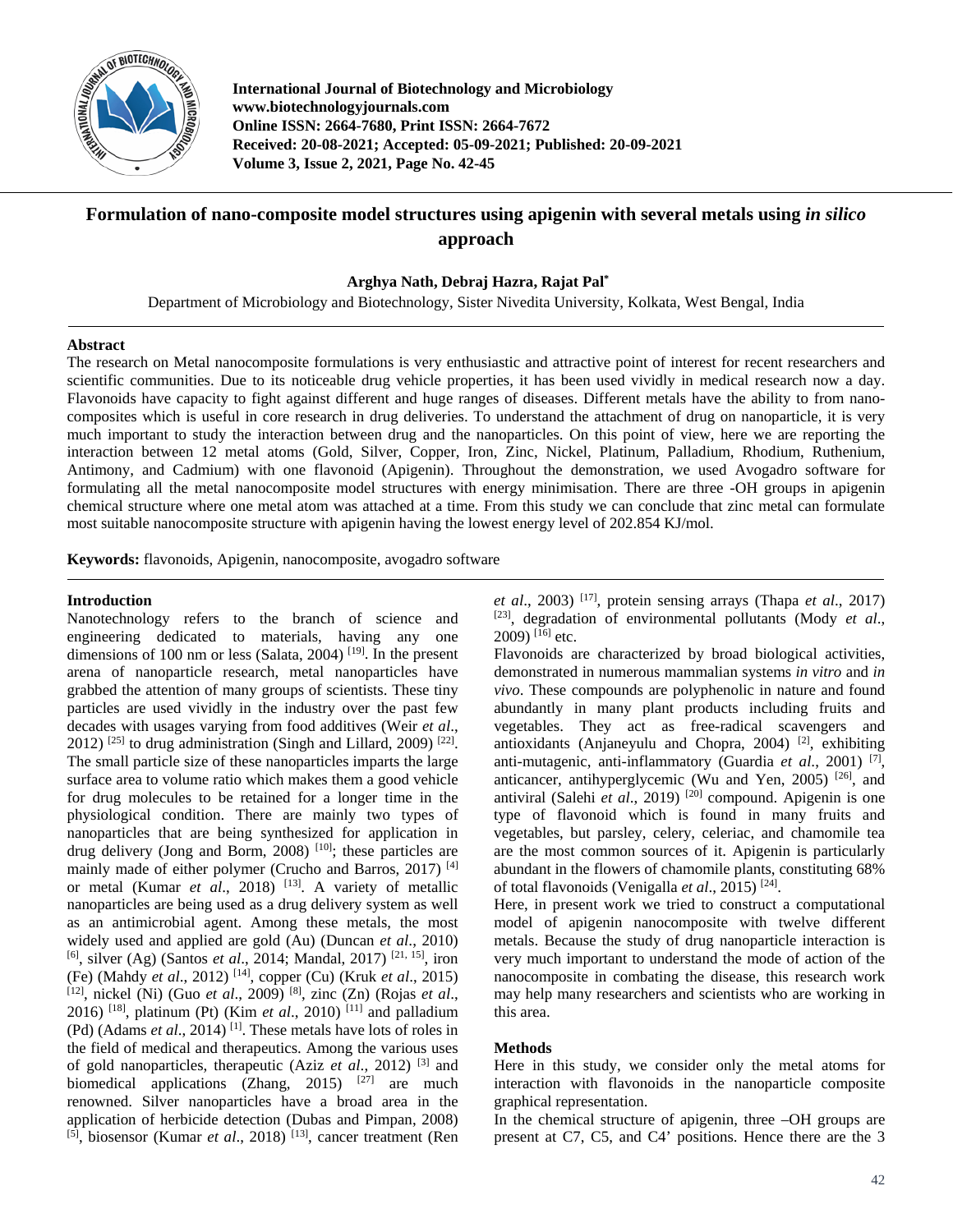probable sites where the metalatoms may be attached. In this study, we use 12 metals which are vividly used in nanoparticle synthesis *in vitro*. Apigenin, which is a flavonoid and the nanoparticles are widely used in the biomedical field as therapeutic units. These metals are Gold (Au), Silver (Ag), Copper (Cu), Iron (Fe), Zinc (Zn), Nickel (Ni), Platinum (Pt), Palladium (Pd), Rhodium (Rh), Ruthenium (Ru), Antimony (Sb), Cadmium (Cd). Here *in silico* study 12 metals were attached with 3 different –OH groups at a time in apigenin structure. Same as we constructed 12 apigenin-metal composite structures and followed by energy minimization and after that, the bond length of metal-O and O-C bonds along with metal-O-C bond angle was calculated. The whole experiment was performed on Avogadro software (Hanwell *et al*., 2012) [9] compatible in windows.

#### **Results**

By using Avogadro software, 12 metal-flavonoid nanocomposite compounds are developed with an energy minimization approach. At first, the structure of apigenin was constructed in the software, and after that energy minimization oh that structure was calculated and found to be 204.614 KJ/mol. The formulated structure is shown in the Figure 1.



**Fig 1:** A) Chemical structure of Apigenin, B) Model structure of Apigenin formulated by Avogadro software with energy minimization.

Each metal was attached with all the three -OH groups at a time and developed a metal-apigenin nanocomposite model structure. All twelve metal-apigenin nanocomposites are listed in table 1 along with their calculated energy levels, Metal-O bond lengths, O-C bond lengths and Metal-O-C bond angles.

We can see here that cadmium (Cd), Nickel (Ni), and Iron (Fe) are all at the same energy level acquired after attaching with apigenin (Fe: 204.268 KJ/mol, Cd: 204.490 KJ/mol, Ni: 204.713 KJ/mol). Silver (Ag) and Platinum (Pt) nanocomposite structures are showing almost the same energy level i.e. 210.238 KJ/mol and 210.827 KJ/mol respectively. Copper (Cu) exhibited energy of 209.811 KJ/mol which is very much close to that of Silver and platinum nano composites. Palladium (Pd), Rhodium (Rh) and Ruthenium (Ru) possessed more or less the same energy level but higher than previous metals. Palladium (Pd) showed energy of 213.237 KJ/mol where as Ruthenium (Ru) and Rhodium (Rh) showed 214.421 KJ/mol and 216.299 KJ/mol of energy respectively. So, these three metals lie between the 213-216 KJ/mol ranges of energy. Gold (Ag)-apigenin nanocomposite developed with an energy level of 224.102 KJ/mol which is quite higher than previous nanocomposite model structures. As a result, among all twelve metals, Zinc (Zn) showed lowest energy level whereas antimony (Sb) possesses the highest energy level (299.233 KJ/mol). Hence it suggests that the Zinc-apigenin nanocomposite structure could be the most stable nanocomposite among the above and Sb will form quite a bit unstable nanocomposite with Apigenin. All the apigeninmetal nanocomposite model structures are illustrated in Figure 2.



**Fig 2:** Nanocomposite model structures of Apigenin with A) Gold, B) Silver, C) Copper, D) Iron, E) Zinc, F) Nickel, G) Platinum, H) Palladium, I) Rhodium, J) Ruthenium, K) Antimony, L) Cadmium.

| Table 1: List of energy levels of a different metal - apigenin nanocomposite with metal-O bond length, O-C bond length, and metal-O-C bond |  |
|--------------------------------------------------------------------------------------------------------------------------------------------|--|
| angle.                                                                                                                                     |  |

| <b>Metals</b>            |                              | -OH position | <b>Bond Angle (°)</b> | Bond length $(A)$ |              |
|--------------------------|------------------------------|--------------|-----------------------|-------------------|--------------|
|                          | <b>Total Energy (KJ/mol)</b> |              |                       | Metal - O Bond    | $O - C$ Bond |
| Gold (Au)                |                              |              | 121.2                 | 1.860             | 1.346        |
|                          | 224.102                      | 5            | 132.5                 | 1.861             | 1.358        |
|                          |                              | $4^{\circ}$  | 121.1                 | 1.860             | 1.346        |
| Silver (Ag)              |                              | $\mathbf{r}$ | 121.0                 | 1.967             | 1.345        |
|                          | 210.238                      | 5            | 135.0                 | 1.972             | 1.335        |
|                          |                              | $4^{\circ}$  | 121.0                 | 1.967             | 1.345        |
| Copper $(Cu)$            | 209.811                      | $\mathbf{r}$ | 121.1                 | 1.876             | 1.345        |
|                          |                              |              | 134.2                 | 1.879             | 1.335        |
|                          |                              | $4^{\circ}$  | 121.0                 | 1.876             | 1.345        |
| Iron $(Fe)$              | 204.268                      |              | 120.4                 | 1.886             | 1.345        |
|                          |                              |              | 130.3                 | 1.888             | 1.335        |
|                          |                              | $4^{\circ}$  | 120.3                 | 1.886             | 1.345        |
| $\text{Zinc}(\text{Zn})$ | 202.854                      |              | 121.1                 | 1.797             | 1.345        |
|                          |                              |              | 135.9                 | 1.799             | 1.354        |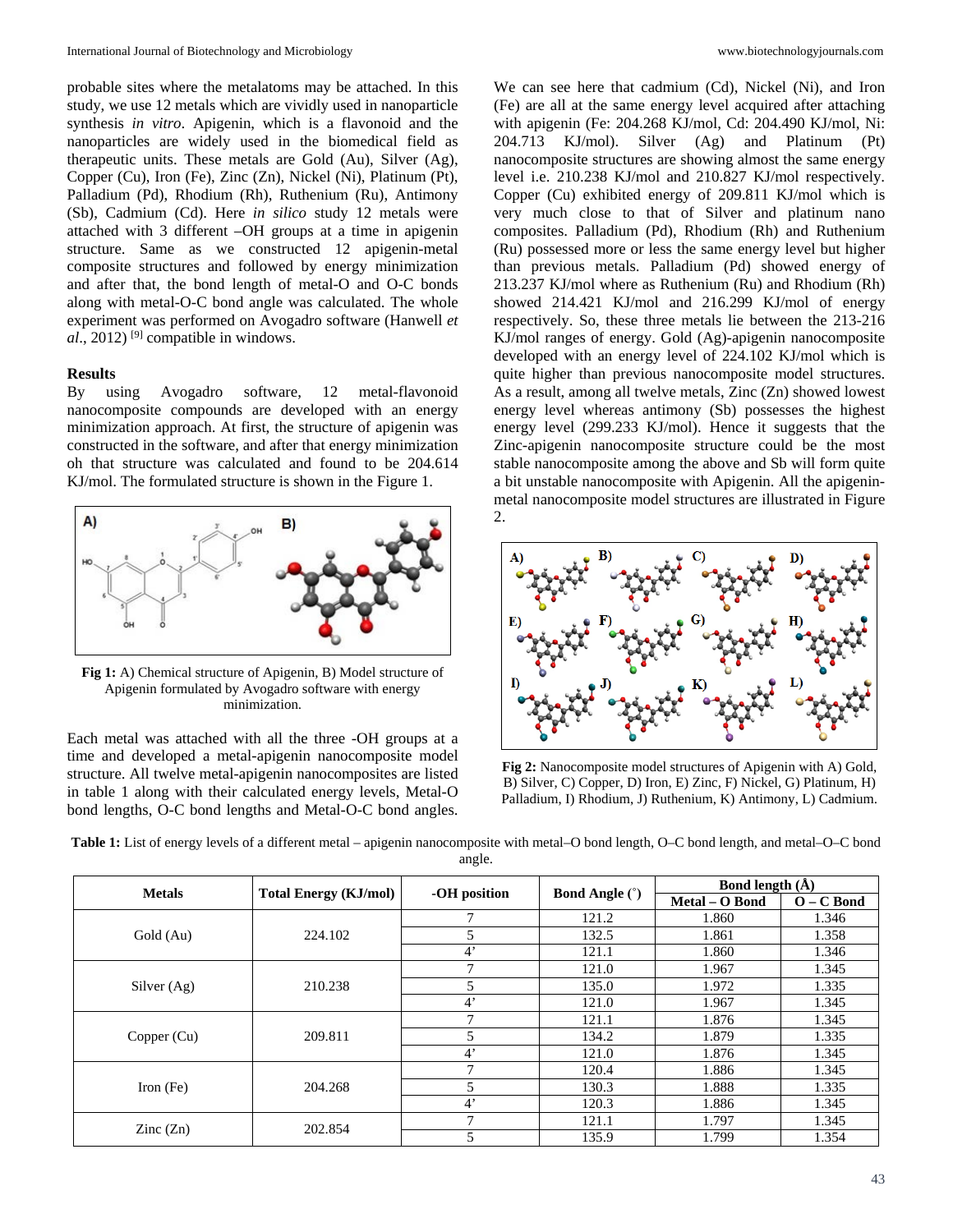|                |         | $4^{\circ}$ | 121.0 | 1.797 | 1.345 |
|----------------|---------|-------------|-------|-------|-------|
| Nickel (Ni)    | 204.713 | 7           | 120.4 | 1.749 | 1.345 |
|                |         | 5           | 128.8 | 1.748 | 1.335 |
|                |         | $4^{\circ}$ | 120.3 | 1.749 | 1.345 |
| Platinum (Pt)  | 210.827 | 7           | 120.3 | 1.956 | 1.345 |
|                |         | 5           | 129.9 | 1.958 | 1.357 |
|                |         | $4^{\circ}$ | 120.3 | 1.956 | 1.345 |
| Palladium (Pd) | 213.237 | 7           | 120.4 | 1.915 | 1.345 |
|                |         | 5           | 130.0 | 1.916 | 1.357 |
|                |         | $4^{\circ}$ | 120.4 | 1.914 | 1.344 |
| Rhodium (Rh)   | 216.299 | 7           | 120.5 | 1.894 | 1.345 |
|                |         | 5           | 128.3 | 1.895 | 1.357 |
|                |         | $4^{\circ}$ | 120.4 | 1.894 | 1.345 |
| Ruthenium (Ru) | 214.421 | 7           | 120.5 | 2.014 | 1.345 |
|                |         | 5           | 130.7 | 2.017 | 1.358 |
|                |         | $4^{\circ}$ | 120.4 | 2.014 | 1.345 |
| Antimony (Sb)  | 299.233 | 7           | 127.2 | 2.015 | 1.345 |
|                |         | 5           | 143.3 | 2.018 | 1.363 |
|                |         | $4^{\circ}$ | 126.9 | 2.015 | 1.354 |
| Cadmium (Cd)   |         | 7           | 121.1 | 2.002 | 1.345 |
|                | 204.496 | 5           | 137.4 | 2.010 | 1.354 |
|                |         | $4^"$       | 121.0 | 2.002 | 1.345 |

## **Conclusion**

From the above study we can conclude that Apigenin has the ability to make a nanocomposite structure with the association of many metal atoms with three -OH groups which are present in 7, 5 and 4' positions in its chemical structure. In this study among the  $12$  metals, zinc  $(Zn)$  was found to be the most suitable metal atom to formulate the nanocomposite with Apigenin. The most unstable nano-composite formulation was shown by antimony (Sb) due to its highest energy level. If we arrange rest of the metals in descending order in the form of stability for nano-composite formulation, that would be iron (Fe), cadmium (Cd), nickel (Ni), copper (Cu), silver (Ag), platinum (Pt), palladium (Pd), ruthenium (Ru), rhodium (Rh), gold (Au). From this study we can suggest that zinc metal may formulation a stable apigenin nanocomposite structure.

## **Acknowledgement**

We express our gratitude to Dr. Atreyi Ghosh, Dr. Somsubhra Thakur Choudhury, Dr. Fatema Calcuttawala, Dr. Milon Banik and Dr. Argha Chakraborty for their help and cooperation throughout this study. We are also thankful to Sister Nivedita University start up grant forsupporting this work.

## **References**

- 1. Adams CP, Walker KA, Obare SO, Docherty KM. Size-Dependent Antimicrobial Effects of Novel Palladium Nanoparticles. PlosOne,2014:9(1):e85981.
- 2. Anjaneyulu M, Chopra K. Quercetin, an antioxidant bioflavonoid, attenuates diabetic nephropathy in rats. Clinical and Experimental Pharmacology and Physiology,2004:31:244-248.
- 3. Aziz MS, Suwanpayak N, Jalil MA, Jomtarak R, Saktioto T, Ali J *et al*. "Gold nanoparticle trapping and delivery for therapeutic applications", International Journal of Nanomedicine,2012:7:11-17.
- 4. Crucho CIC, Barros MT. Polymeric nanoparticles: A study on the preparation variables and characterization

methods. Materials Science and Engineering: C,2017:80(1):771-784.

- 5. Dubas ST, Pimpan V. "Humic acid assisted synthesis of silver nanoparticles and its application to herbicide detection", Materials Letters,2008:62(17-18):2661-2663.
- 6. Duncan B, Kim C, Rotello VM. Gold nanoparticle platforms as drug and biomacromolecule delivery systems. Journal of Controlled Release,2010:148(1):122- 127.
- 7. Guardia T, Rotelli AE, Juarez AO, Pelzer LE. Antiinflammatory properties of plant flavonoids. Effects of rutin, quercetin and hesperidin on adjuvant arthritis in rat. Farmaco,2001:56(9):683-687.
- 8. Guo D, Wu C, Li J, Guo A, Li Q, Jiang H *et al*. Synergistic Effect of Functionalized Nickel Nanoparticles and Quercetin on Inhibition of the SMMC-7721 Cells Proliferation. Nanoscale Research Letters, 4: Article number 1395, 2009.
- 9. Hanwell MD, Curtis DE, Lonie DC *et al*. Avogadro: an advanced semantic chemical editor, visualization, and analysis platform. J Cheminform,2012:4:17. https://doi.org/10.1186/1758-2946-4-17
- 10. Jong WHD, Borm PJA. Drug delivery and nanoparticles: Applications and Hazards. International Journal of Nanomedicine,2008:3(2):133-149.
- 11. Kim J, Shirasawa T, Miyamoto Y. The effect of TAT conjugated platinum nanoparticles on lifespan in a nematode Caenorhabditis elegans model. Biomaterials, 2010:31(22):5849-5854.
- 12. Kruk T, Szczepanowicz K, Stefanska J, Socha RP, Warszynski P. Synthesis and antimicrobial activity of monodisperse copper nanoparticles. Colloids and Surfaces B: Biointerfaces,2015:128(1):17-22.
- 13. Kumar HK, Venkatesh N, Bhowmik H, Kuila A. Metallic Nanoparticle: A Review. Biomedical Journal of Scientific & Technical Research,2018:4(2):3765-3775.
- 14. Mahdy SA, Raheed QJ, Kalaichelvan PT. Antimicrobial Activity of zero-valent Iron Nanoparticles. International